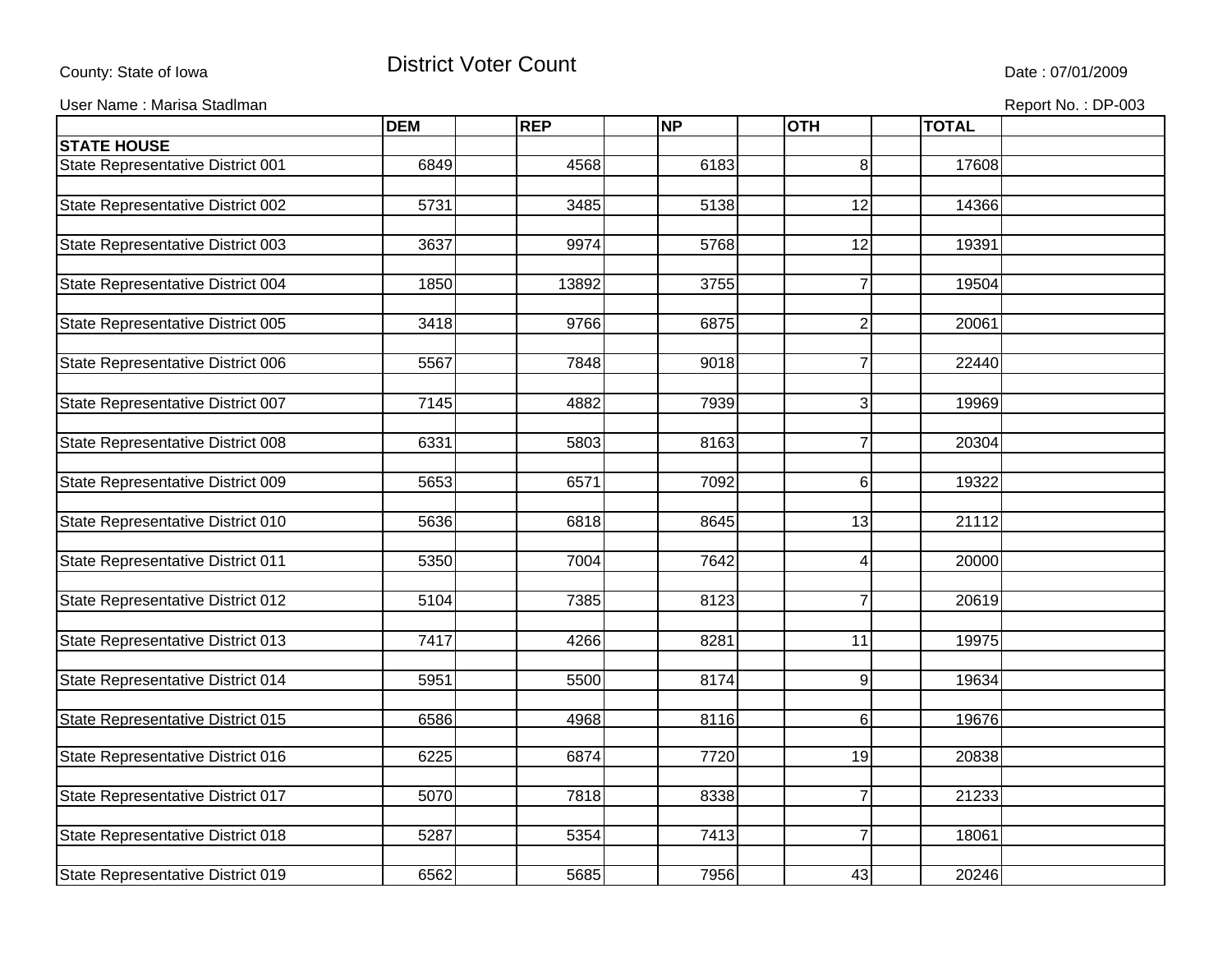|                                   | <b>DEM</b> | <b>REP</b> | <b>NP</b> | <b>OTH</b>              | <b>TOTAL</b> | Page 2 |
|-----------------------------------|------------|------------|-----------|-------------------------|--------------|--------|
| State Representative District 020 | 7026       | 6897       | 8986      | 20                      | 22929        |        |
|                                   |            |            |           |                         |              |        |
| State Representative District 021 | 6995       | 4222       | 7109      | 10                      | 18336        |        |
|                                   |            |            |           |                         |              |        |
| State Representative District 022 | 9478       | 2318       | 6576      | 8                       | 18380        |        |
|                                   |            |            |           |                         |              |        |
| State Representative District 023 | 6491       | 4427       | 8720      | 11                      | 19649        |        |
|                                   |            |            |           |                         |              |        |
| State Representative District 024 | 5642       | 5189       | 7579      | 3                       | 18413        |        |
|                                   |            |            |           |                         |              |        |
| State Representative District 025 | 8885       | 4184       | 8338      | 13                      | 21420        |        |
|                                   |            |            |           |                         |              |        |
| State Representative District 026 | 7397       | 3686       | 7693      | $\overline{\mathbf{4}}$ | 18780        |        |
|                                   |            |            |           |                         |              |        |
| State Representative District 027 | 9393       | 3650       | 6822      | 10                      | 19875        |        |
|                                   |            |            |           |                         |              |        |
| State Representative District 028 | 8922       | 4102       | 6829      | 4                       | 19857        |        |
|                                   |            |            |           |                         |              |        |
| State Representative District 029 | 9421       | 5982       | 8525      | 24                      | 23952        |        |
| State Representative District 030 | 12512      | 6059       | 10081     | 32                      | 28684        |        |
|                                   |            |            |           |                         |              |        |
|                                   |            |            |           |                         |              |        |
| State Representative District 031 | 7346       | 5065       | 8865      | 8                       | 21284        |        |
|                                   | 6752       | 6318       | 8743      | 10                      |              |        |
| State Representative District 032 |            |            |           |                         | 21823        |        |
| State Representative District 033 | 9006       | 3436       | 7879      | 33                      | 20354        |        |
|                                   |            |            |           |                         |              |        |
| State Representative District 034 | 8436       | 4304       | 7411      | $\overline{14}$         | 20165        |        |
|                                   |            |            |           |                         |              |        |
| State Representative District 035 | 8118       | 6924       | 9301      | 13                      | 24356        |        |
|                                   |            |            |           |                         |              |        |
| State Representative District 036 | 8101       | 7546       | 9895      | 22                      | 25564        |        |
|                                   |            |            |           |                         |              |        |
| State Representative District 037 | 7650       | 6754       | 8142      | 18                      | 22564        |        |
|                                   |            |            |           |                         |              |        |
| State Representative District 038 | 8989       | 4775       | 6240      | 18                      | 20022        |        |
|                                   |            |            |           |                         |              |        |
| State Representative District 039 | 6236       | 5618       | 9065      | $\overline{11}$         | 20930        |        |
|                                   |            |            |           |                         |              |        |
| State Representative District 040 | 5431       | 7392       | 7555      | $\boldsymbol{9}$        | 20387        |        |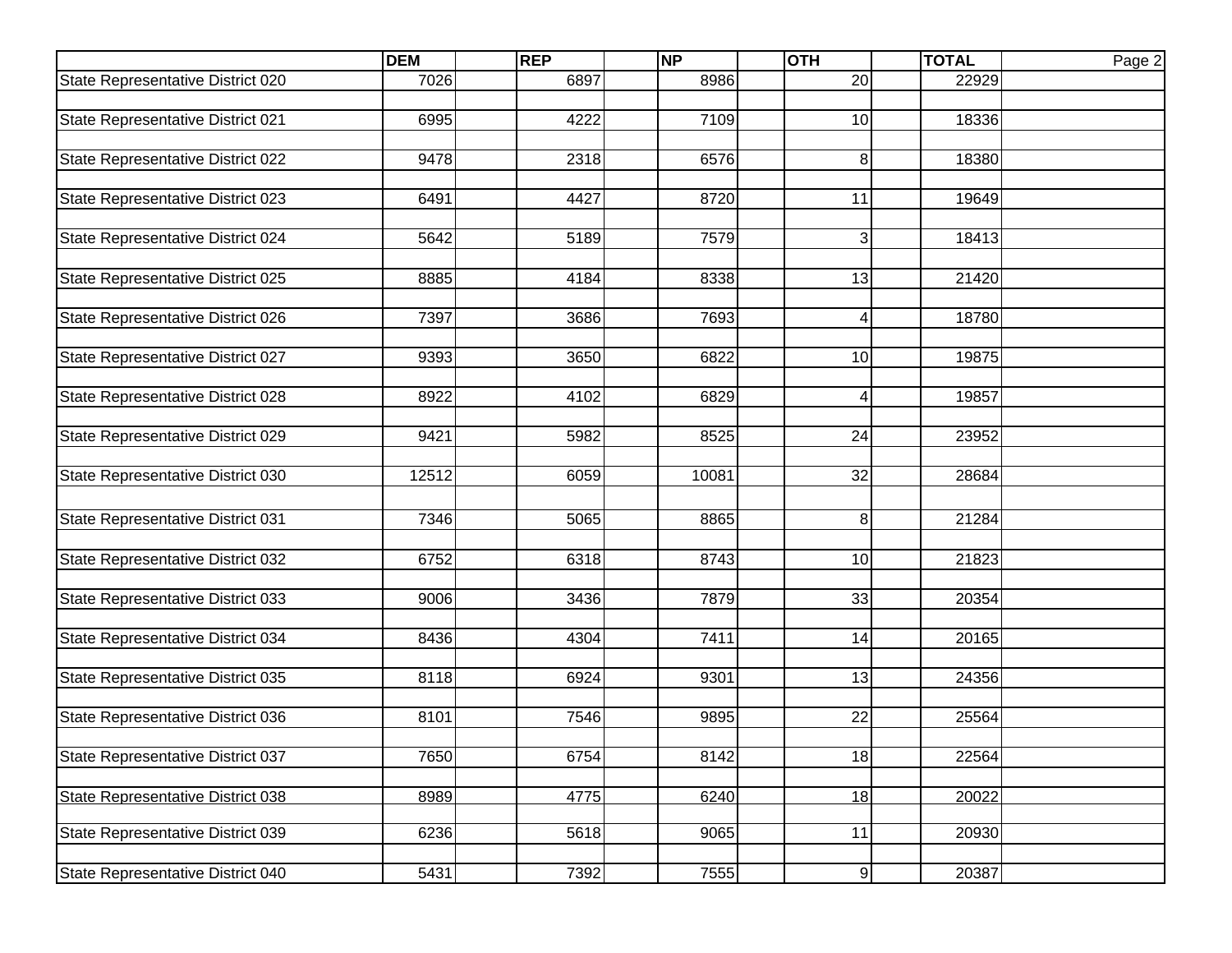|                                   | <b>DEM</b> | <b>REP</b> | <b>NP</b> | <b>OTH</b>       | <b>TOTAL</b> | Page 3 |
|-----------------------------------|------------|------------|-----------|------------------|--------------|--------|
| State Representative District 041 | 8523       | 5542       | 6558      | 10               | 20633        |        |
|                                   |            |            |           |                  |              |        |
| State Representative District 042 | 9383       | 6877       | 7683      | 19               | 23962        |        |
|                                   |            |            |           |                  |              |        |
| State Representative District 043 | 6622       | 5627       | 7304      | $\,6$            | 19559        |        |
| State Representative District 044 | 5508       | 6714       | 7780      | 8                | 20010        |        |
|                                   |            |            |           |                  |              |        |
| State Representative District 045 | 8476       | 5969       | 10981     | 132              | 25558        |        |
|                                   |            |            |           |                  |              |        |
| State Representative District 046 | 8801       | 6176       | 8391      | 48               | 23416        |        |
|                                   |            |            |           |                  |              |        |
| State Representative District 047 | 9177       | 12309      | 13937     | 21               | 35444        |        |
|                                   |            |            |           |                  |              |        |
| State Representative District 048 | 7180       | 4963       | 7935      | 17               | 20095        |        |
|                                   |            |            |           |                  |              |        |
| State Representative District 049 | 7955       | 4807       | 6952      | 13               | 19727        |        |
|                                   |            |            |           |                  |              |        |
| State Representative District 050 | 5227       | 5938       | 7468      | 5                | 18638        |        |
| State Representative District 051 | 6507       | 4789       | 8575      | 13               | 19884        |        |
|                                   |            |            |           |                  |              |        |
| State Representative District 052 | 4686       | 6277       | 7646      | 4                | 18613        |        |
|                                   |            |            |           |                  |              |        |
| State Representative District 053 | 4948       | 7875       | 7778      | $\boldsymbol{2}$ | 20603        |        |
|                                   |            |            |           |                  |              |        |
| State Representative District 054 | 5845       | 6096       | 7093      | 10               | 19044        |        |
|                                   |            |            |           |                  |              |        |
| State Representative District 055 | 5392       | 6420       | 6739      | 8                | 18559        |        |
| State Representative District 056 | 6242       | 6403       | 6382      | 8                | 19035        |        |
|                                   |            |            |           |                  |              |        |
| State Representative District 057 | 5122       | 8579       | 7573      | $\overline{7}$   | 21281        |        |
|                                   |            |            |           |                  |              |        |
| State Representative District 058 | 5529       | 7270       | 7424      | 7                | 20230        |        |
|                                   |            |            |           |                  |              |        |
| State Representative District 059 | 8004       | 7867       | 5891      | 13               | 21775        |        |
|                                   |            |            |           |                  |              |        |
| State Representative District 060 | 7694       | 7874       | 7082      | $\overline{22}$  | 22672        |        |
|                                   |            |            |           |                  |              |        |
| State Representative District 061 | 11157      | 5028       | 4876      | $\overline{21}$  | 21082        |        |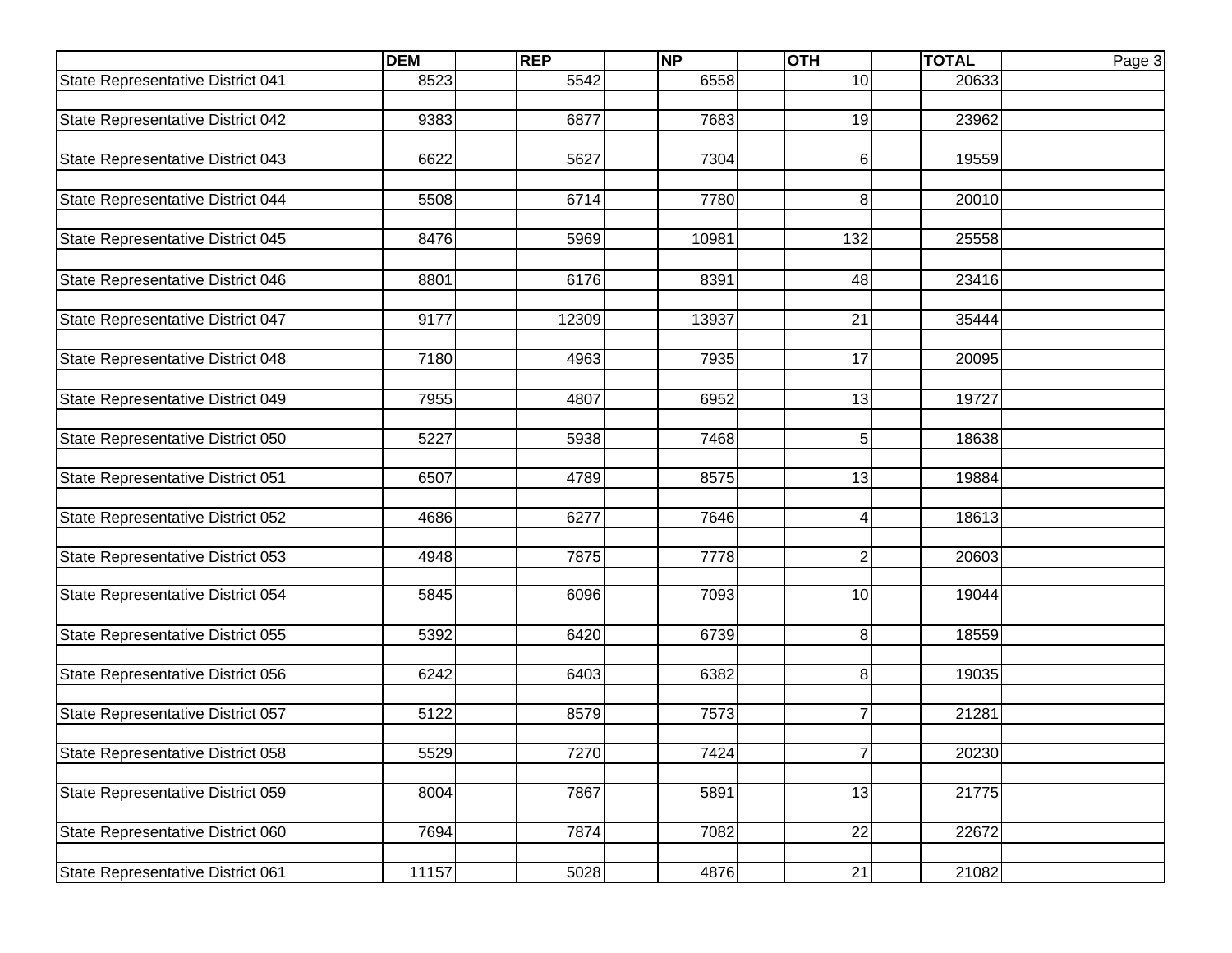|                                   | <b>DEM</b> | <b>REP</b> | <b>NP</b> | <b>OTH</b>     | <b>TOTAL</b> | Page 4 |
|-----------------------------------|------------|------------|-----------|----------------|--------------|--------|
| State Representative District 062 | 8816       | 3228       | 5169      | 17             | 17230        |        |
|                                   |            |            |           |                |              |        |
| State Representative District 063 | 8265       | 8968       | 7094      | 19             | 24346        |        |
|                                   |            |            |           |                |              |        |
| State Representative District 064 | 9487       | 5011       | 5776      | 23             | 20297        |        |
| State Representative District 065 | 8708       | 2989       | 5221      | 25             | 16943        |        |
|                                   |            |            |           |                |              |        |
| State Representative District 066 | 9294       | 2124       | 4176      | 26             | 15620        |        |
|                                   |            |            |           |                |              |        |
| State Representative District 067 | 9952       | 4597       | 6325      | 13             | 20887        |        |
|                                   |            |            |           |                |              |        |
| State Representative District 068 | 9492       | 3755       | 5406      | 13             | 18666        |        |
|                                   |            |            |           |                |              |        |
| State Representative District 069 | 9738       | 11766      | 10018     | 20             | 31542        |        |
| State Representative District 070 | 8981       | 10345      | 9227      | 27             | 28580        |        |
|                                   |            |            |           |                |              |        |
| State Representative District 071 | 6409       | 8268       | 8018      | 5              | 22700        |        |
|                                   |            |            |           |                |              |        |
| State Representative District 072 | 6320       | 6489       | 6986      | $\overline{7}$ | 19802        |        |
| State Representative District 073 | 7659       | 7281       | 8330      | 6              | 23276        |        |
|                                   |            |            |           |                |              |        |
| State Representative District 074 | 8223       | 6846       | 8069      | 18             | 23156        |        |
|                                   |            |            |           |                |              |        |
| State Representative District 075 | 7105       | 6401       | 7569      | 17             | 21092        |        |
|                                   |            |            |           |                |              |        |
| State Representative District 076 | 6589       | 6022       | 8219      | 5              | 20835        |        |
|                                   |            |            |           |                |              |        |
| State Representative District 077 | 12232      | 4484       | 10639     | 92             | 27447        |        |
|                                   |            |            |           |                |              |        |
| State Representative District 078 | 14211      | 4205       | 8251      | 55             | 26722        |        |
| State Representative District 079 | 6242       | 5302       | 8736      |                | 20283        |        |
|                                   |            |            |           | 3              |              |        |
| State Representative District 080 | 6375       | 6274       | 7556      | 3              | 20208        |        |
|                                   |            |            |           |                |              |        |
| State Representative District 081 | 7702       | 6037       | 8681      | 16             | 22436        |        |
|                                   |            |            |           |                |              |        |
| State Representative District 082 | 6253       | 7938       | 9496      | 10             | 23697        |        |